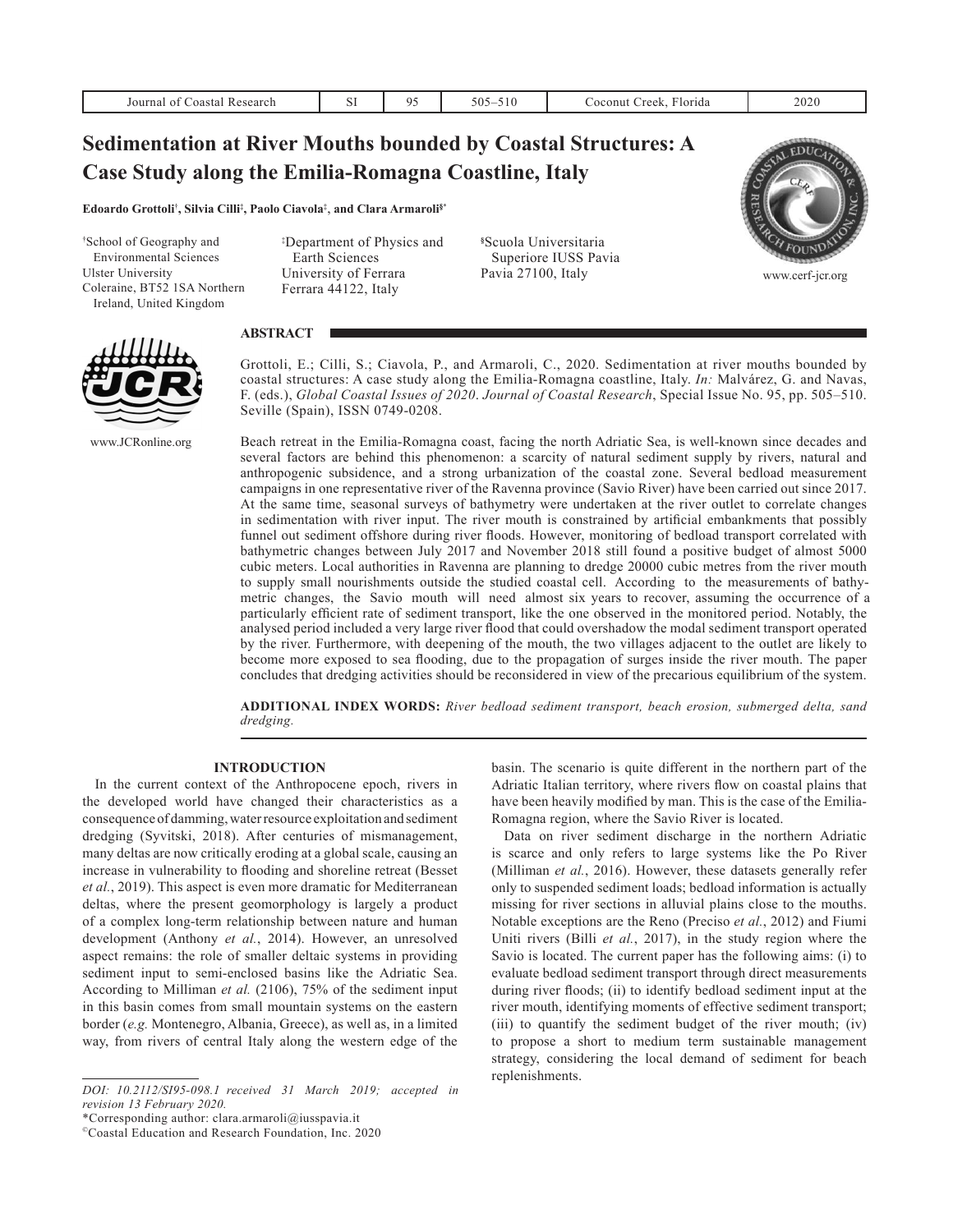#### **Field Site Description**

The Savio River is located in the Emilia-Romagna Region (northern Italy, facing the Adriatic Sea) and flows from the Apennines to the central part of the regional coastline (Figure 1). Low sandy beaches, stretching over 130 km, characterise the coast. The coast is urbanized and artificially protected for 60% of its length by hard structures.

The Savio River has a catchment of 647 km2 . Like other rivers in Italy, the river experienced large human interventions that modified its channel, levees and catchment characteristics. Land use change, starting from the end of WWII, in mountain and hilly areas, has reduced the sediment input, as observed in the nearby Reno River by Preciso *et al.* (2012). The diversion of channels from their original paths, as well as the construction of dams, sluice gates, sills and other hydraulic works, has significantly reduced sediment transport, leading to a shortage of sand delivery to the coast (Billi *et al.*, 2017).

The river outlet is located along a highly urbanized coastal sector (Figure 1, inset), corresponding to the town of Lido di Savio. The mouth's central axis direction is between 30°N and 40°N. The adjacent beaches are protected by breakwaters and are regularly artificially replenished. Like other rivers in the region, the riverbed is suspended at an elevation higher than the surrounding alluvial plain, as dikes for centuries have prevented inundation and sediment accumulation on the floodplain. The



Figure 1. Catchment of the Savio River (in yellow) and characteristics of its mouth (the inset image represents the area inside the white rectangle). The yellow dot indicates the location of the road bridge used for the measurements.

river course is developed into narrow meanders. An exception is the final part of the river, close to the mouth, where it becomes wider. This causes sediment accumulation inside the mouth, in an area that is equally influenced by river floods as well as marine storms. However, the outlet is not able to freely change its shape, being constrained by artificial embankments.

The beaches of the Emilia Romagna region experience chronic erosion due to longshore sediment transport interruption produced by artificial structures, subsidence and sediment starvation (Perini *et al.*, 2016). Natural subsidence is exacerbated by groundwater and natural gas extraction at the coast near Ravenna, with a subsidence rate of almost 2 cm/year (Antonellini *et al.*, 2019; Perini *et al.*, 2017; Taramelli *et al.*, 2015). Regional authorities mitigate beach erosion through regular nourishments with sands taken from quarries, alongshore deposits, including navigation channel dredging, as well as offshore sands.

The wave regime is of low energy (mean Hs  $\sim 0.5$  m; main storm directions are NE and SE) and the tidal excursion is microtidal (0.9 m range at spring tides). Storm surge, generated mainly by SE winds, is a key component leading to beach erosion and inundation of the hinterland (1-in-10 year return period surge level is  $\sim$  1 m; Masina and Ciavola, 2011).

### **METHODS**

River bedload sediment transport, water discharge and morphology of the submerged part of the river mouth were studied between July 2017 and June 2019 through the collection of several information: (i) sampling of bedload sediments during river floods; (ii) measurements of river depth, water level and current velocity; (iii) collection of hydrological data from gauges close to the mouth; (iv) seasonal bathymetry of the outlet; (v) identification of the characteristics of sea storm events (Hs, Tp, direction, duration) and sea levels in the analysed period.

# **Bedload Sampling and River Discharge**

Bedload and suspended sediments were collected at a section located 3.5 km from the mouth of the river (Figure 1). The section was selected because of the availability of recent topobathymetries and due to appropriate logistical conditions for fieldwork activities. Its location, in a rectilinear segment of the river, is inland enough to avoid tidal influence. The section is equipped with a radar hydrometer installed by the regional environment protection agency (ARPAe). The measurements were carried out from a bridge using a crane with a Helley-Smith sampler (squared intake of 7.6x7.6 cm; weight 29.5 kg; nylon sampling bag with a mesh size of 0.100 mm) and a standard current velocimeter (type AA, USGS). Thirteen river flood events were measured in the period between February 2017 and May 2019. The data collected for each river flood were analysed to find empirical relationships between water levels and discharge values as well as between discharge values and volumes of bedload sediment transport. The threshold discharge value able to trigger bedload sediment transport was also evaluated from the same data.

#### **Hydrological Data**

Hydrological data are regularly collected by ARPAe using a network of radar hydrometers located along regional rivers. The data are published in hydrological yearly reports in the form of synthetic parameters, such as mean daily discharge, yearly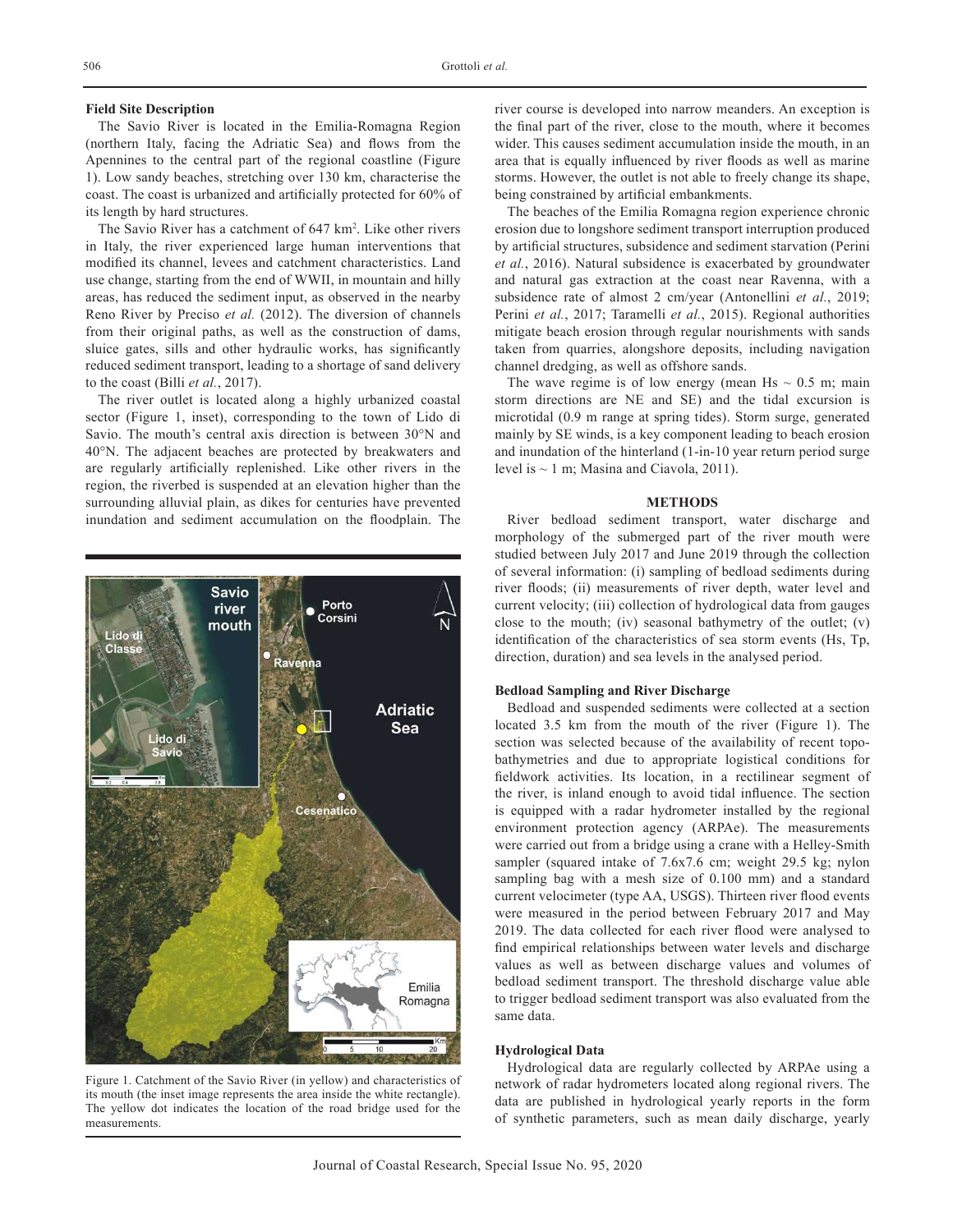characteristic discharges (*i.e.*,  $Q_{max}$ ,  $Q_{mean}$ ,  $Q_{min}$ ) and discharge duration. The full dataset between 30 June 2017 and the end of November 2018 of measured water levels registered every 30 minutes was collected and analysed, in order to calculate sediment transport for each river flood that occurred within the time interval between the bathymetric surveys.

## **Bathymetries**

Three bathymetric surveys were carried out at the mouth of the river, including a portion of the final river course. The surveys were carried out on 6 July 2017, 17 May and 14 November 2018 (Figure 2).

A single beam echo sounder (Ohmex - SonarMite) was used acquiring soundings at 2 Hz, with an accuracy of  $\pm 0.025$  m. The echo sounder was connected to an RTK-GNSS antenna (Trimble R6) working in VRS mode with an accuracy of  $\pm 0.05$  m. Crossshore and alongshore survey lines were measured from shallow water to a depth of  $-5$  m.

Wavy lines were surveyed within the river banks. Outliers and spikes were manually removed from the ouput files and a five cells smoothing was performed before interpolation. A digital elevation model (DEM) was built for each survey with an horizontal resolution of 2 m and a vertical precision of 10 cm (Figure 2). The DEMs were then compared (computation of the Dem of Difference, DoD) to evidence sedimentation and erosion patterns and the total volume variation in the submerged area.

In order to consider only the area where longshore sediment transport occurred (*i.e*., from the average breaking depth of storm waves), each DoD was computed between the mouth and -4 m below m.s.l. (Figure 2).

#### **Sea Storm Events**

 $0 100 20$ 

Sea storms that occurred in the period between June 2017 and November 2018 were identified following the methodology of Armaroli *et al.* (2012). The wave dataset was recovered from the ARPAe buoy at Cesenatico (Figure 1). Sea levels were measured by the Porto Corsini tide gauge of ISPRA-RMN (Figure 1). The

> DoD 1 to 2  $+9548$

DoD 2 to 3  $-4727$  m

06/07/2017

17/05/2018



$$
E = \int_{t_1}^{t_2} H_{S\,\text{max}}^2 dt \tag{1}
$$

|  | Table 1, Sea storms characteristics between 2017 and 2018. The cells in |  |  |
|--|-------------------------------------------------------------------------|--|--|
|  | grey correspond to the period between the first and second bathymetry.  |  |  |

| Date<br>(dd/mm/yyyy) | Hs max<br>(m) | Tp(s) | Dir of<br>Hs max<br>$({}^{\circ}N)$ | Dur<br>(hours) | $E(m^2hr)$ |
|----------------------|---------------|-------|-------------------------------------|----------------|------------|
| 06/11/2017           | 2.79          | 8.3   | 62                                  | 11.5           | 90         |
| 13/11/2017           | 3.68          | 9.1   | 61                                  | 61             | 826        |
| 26/11/2017           | 3.07          | 7.7   | 35                                  | 11             | 104        |
| 02/12/2017           | 2.39          | 7.7   | 56                                  | 22             | 126        |
| 09/12/2017           | 2.55          | 7.7   | 31                                  | 6              | 39         |
| 03/02/2018           | 2.51          | 8.3   | 55                                  | 9.5            | 60         |
| 13/02/2018           | 1.78          | 6.2   | 24                                  | 6              | 19         |
| 18/02/2018           | 2.70          | 8.3   | 59                                  | 15             | 109        |
| 21/02/2018           | 3.00          | 8.3   | 75                                  | 67.5           | 608        |
| 24/02/2018           | 2.49          | 7.1   | 48                                  | 59             | 366        |
| 20/03/2018           | 3.10          | 9.1   | 65                                  | 37             | 356        |
| 23/03/2018           | 2.13          | 7.1   | 42                                  | 12.5           | 57         |
| 26/08/2018           | 2.00          | 7.7   | 37                                  | 9              | 36         |
| 24/09/2018           | 2.75          | 8.3   | 300                                 | 47             | 355        |
| 02/10/2018           | 2.36          | 7.7   | 23                                  | 11.5           | 64         |
| 21/10/2018           | 2.76          | 7.1   | 340                                 | 20             | 152        |
| 29/10/2018           | 2.63          | 9.1   | 46                                  | 16.5           | 114        |



Figure 2. DEMs and DoDs of bathymetric surveys of the Savio river outlet. To note that the dates in the figure are in the format dd/mm/yyyy.

3. 14/11/2018 DoD 1 to 3  $+4821$ 

Figure 3. Relationship between measured river water levels (referred to MSL) and measured discharge values (Q).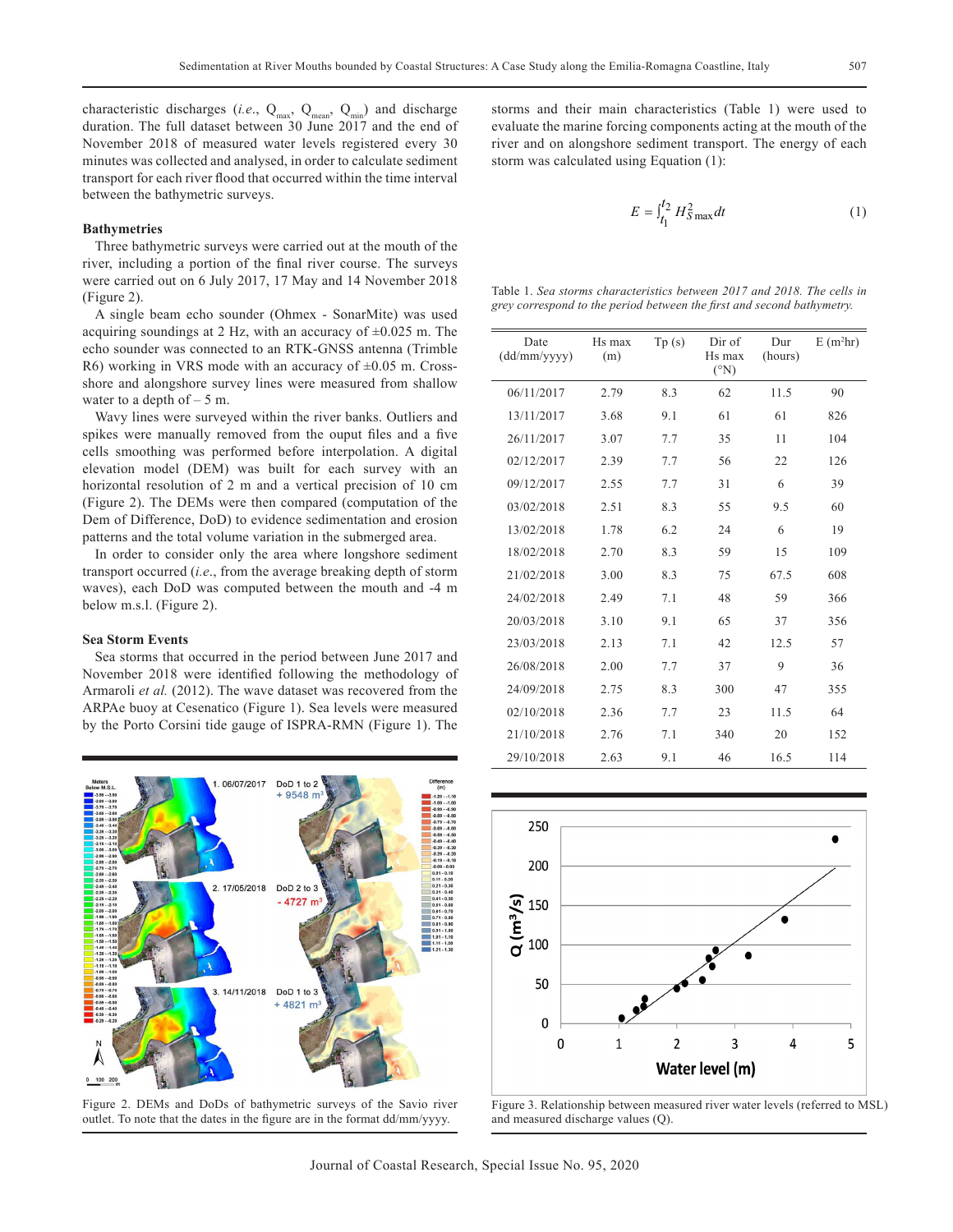Where  $H_{\text{smax}}$  is the maximum significant wave height measured during the storm, while the time interval  $t_1 - t_2$  represents the duration of the storm.

## **RESULTS**

The hydraulic data collected during fieldwork activities (water level, flow velocity, channel depth) were used to build an empirical relationship that relates the river water level and the discharge (Figure 3).

The relationship (Equation 2) was used to calculate the discharge values of all the river floods in the analysed period (*i.e.*, including also the ones not measured during fieldwork activites):

$$
Q = 54.556 \cdot WL - 60.443 \tag{2}
$$

where WL is the water surface elevation measured by the radar hydrometer. The correlation coefficient  $(R^2)$  is 0.92. The field measurements were used to define the threshold discharge able to trigger bedload sediment transport: this was identified as 22 m3 /sec.

Similarly, the measured discharges (Q) and measured bedload sediment transport volumes  $(Q_b)$  were related using Equation (3) (Figure 4):

$$
Q_b = 0.0000087638 \cdot Q^{3.1584} \tag{3}
$$

The correlation coefficient  $(R^2)$  is 0.72.

The total sediment volume transported by the river in the period between the first and the last bathymetric survey was calculated with the following procedure: (i) application of Equation (2) to build a timeseries of discharge values (Q); (ii) application of Equation (3), considering only discharge values equal to or exceeding the threshold defined above (*i.e.*, 10 out of 13 surveys), to produce a timeseries of  $Q<sub>b</sub>$ ; (iii) summation of  $Q<sub>b</sub>$  values in the analysed period. The results indicate a total volume of transported sediment equal to  $6306 \text{ m}^3$ . Notably, all the sediment



Figure 4. Exponential relationship between the measured discharge values (Q) and the measured volumes (tons per day) of bedload sediment transport (Qb).

was transported between the first and second bathymetric survey, because after April 2018 no major river floods occurred.

The analysis of the bathymetries shows that there was an overall sediment accumulation in the submerged river mouth of  $\sim$ 5000 m<sup>3</sup>, with sedimentation between the first and the second bathymetry  $(\sim 10000 \text{ m}^3)$  and erosion between the second and the third one  $(\sim 5000 \text{ m}^3)$ ; Figure 2).

The DoD generated by the comparison between the second and first survey shows sediment accumulation constrained between the dykes and the formation of a deeper channel in the central part of the river outlet.

The second comparison evidences the infilling and accumulation of sediment in the central channel, a significant erosion in the areas adjacent to the dykes and offshore of the breakwaters. Overall, the comparison shows accretion but there are hotspots of erosion too, likely generated by the presence of protection structures (erosion at the head of breakwaters and jetties, and in the gaps between successive breakwaters). Seventeen sea storms were identified with prevailing directions from the north-east. The time frame between the first and second survey was characterized by the occurrence of 12 sea storms over 5 months (November 2017 - March 2018), including the most intense of the series (13 November 2017; Table 1).

The second period includes five storms over a time span of three months (August - October 2018). Storm energy in the first period



Figure 5. Timeseries of river discharge values (top panel), wave height (mid panel) and sea levels (bottom panel) between June 2017 and November 2018. The black triangles indicate the three bathymetries. The red line in the upper graph indicates the threshold discharge able to trigger bedload transport. The red line in the middle graph indicates the threshold wave height used to identify the sea storms.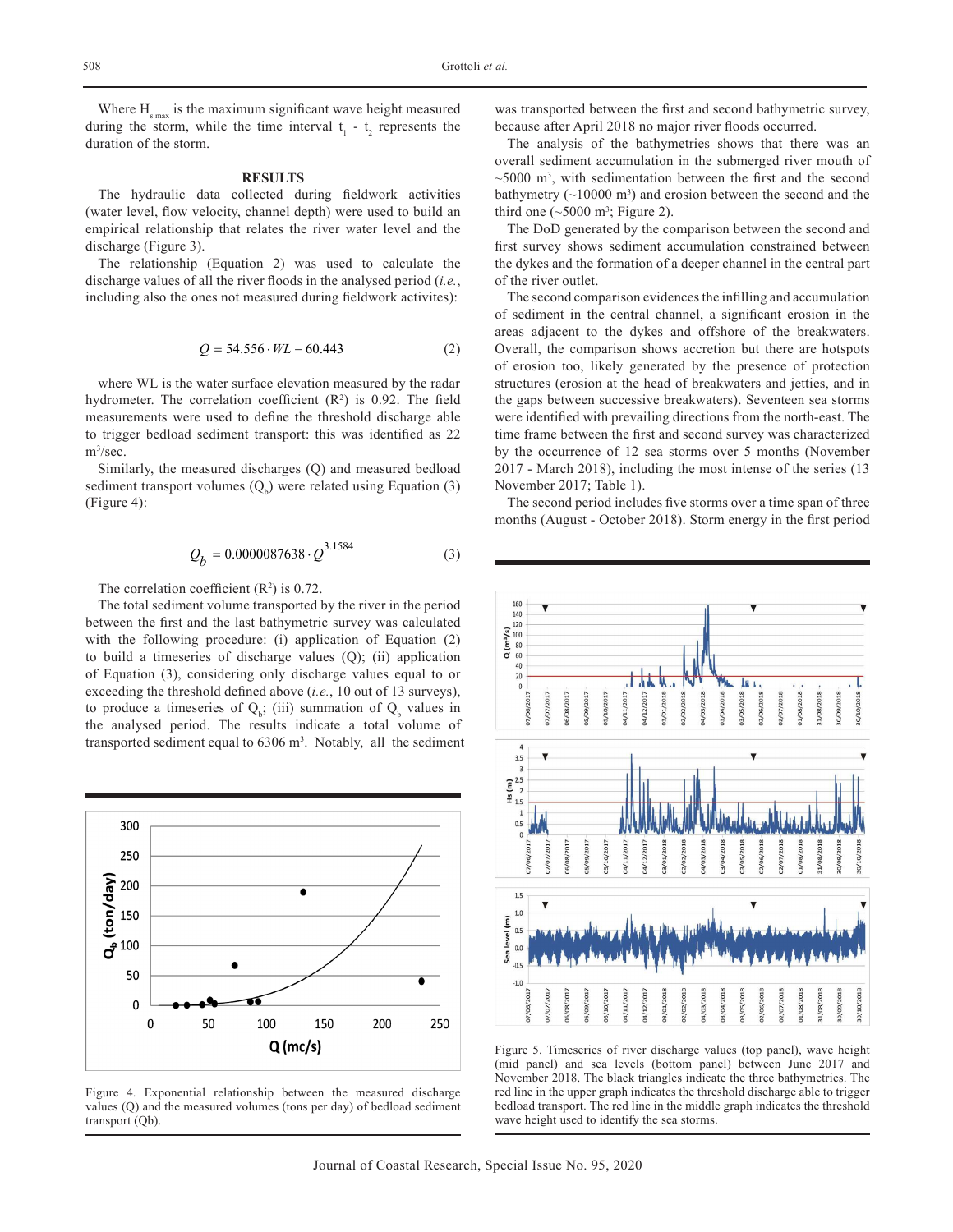(Equation 1) was mainly from the east while in the second period it was from the north. If we consider the whole period, wave energy shows a balance between storm directions, with a slight prevalence from the east, meaning that the northward longshore sediment transport was prevalent.

Some of the river floods occurred at the same time as sea storm events (or very close in time) in the period between February and March 2018, but the two most intense river flood events occurred on 8 and 12 March 2018 when sea conditions were of low energy (Figure 5).

### **DISCUSSION**

Overall, the sediment budget of the river mouth shows accretion in both the analysed periods (*i.e.*, between the three bathymetric surveys). The relationship between sediment transport operated by the river and accretion of the submerged part of the mouth is partially reflected by the data, because the volumes of bedload transport are not completely comparable to the sedimentation at the to the EMAS programme of the University of Ferrara. We are outlet. As the bedload measuring section is located not far from the mouth, the assumption is that most of the sediment transported by the river is able to reach and accumulate at the mouth, as well as to enter into the littoral sediment budget. The data highlight that a decrease in the river input is reflected by an erosional trend within the confined area of the river mouth. Part of the sediment likely remains trapped in the section of the river from the measuring bridge and the mouth, being this sector characterised by the presence of meanders and bars. Additionally, sills along the final section of the river course could trap sediment and prevent it from reaching the river mouth. The river banks are well vegetated (woody arboreal and shrub vegetation), thus they could be an additional source of sediment trapping. An important aspect that should be taken into account is that, because of the presence of the river bars, meanders, woody vegetation and sills, the sediment could take a longer time, than the one analysed, to reach the outlet.

The sediment accumulation on the submerged part of the mouth is due to input from the river. The role of tidal currents could also have contributed to shape the submerged part of the outlet and sedimentary patterns evidenced by the DoDs (Figure 2). After the period of significant river floods in March 2018 (Figure 5), seven sea storms occurred and could have enhanced the erosion of the sediment deposited at the mouth. However, the data evidence that the input from the river does not accumulate at the mouth or that the sedimentation is very limited with respect to the transported sediment. Furthermore, the deposited sand is removed from marine currents soon after as it reaches the outlet. It should be underlined that the volumes of bedload transport may not reflect the modal conditions of the river, because a very large flood occurred in the analysed period. Therefore, under average transport conditions, the sediment accumulation at the mouth would result to be even more limited than the one presented here. Considering the sediment volume accumulated at the river mouth in one year ( $\sim$  3616 m<sup>3</sup>) and the planned dredging operations by the local municipality ( $\sim 20000$  m<sup>3</sup>) the river should recover the present sediment stock in almost six years. It is remarked that this assumption has to be carefully considered before undertaking dredging. The current study takes into account a short time frame, which represents a limiting factor in portraying medium term coastal processes.

#### **CONCLUSIONS**

The current work outlined the need to carry out simultaneous measurements of river bedload and mouth morphology to properly describe the behavior of such small deltaic systems. This work represents a protocol which is hardly performed at many river mouths but it is hoped that it will become a standard before dredging is undertaken. From a managerial point of view, only limited sediment dredging should be undertaken at this site, instead of the  $20000 \text{ m}^3$  which are planned by the local municipality of Ravenna to replenish beaches which are located several kilometers northwards. An inappropriate action may deprive the sediment budget of the area for a period of at least six year and possibly longer, increasing tidal propagation inside the lowest reach of the river.

## **ACKNOWLEDGEMENTS**

This work is part of the PhD thesis of S. Cilli, to be submitted grateful to all the people who helped in the field and in particular to E. Duo and F. Droghetti. We also are deeply indebted with P. Billi for introducing us into bedload measurements and we thank L. Schippa for the discussions on hydraulic measurements.

### **LITERATURE CITED**

- Antonellini, M.; Giambastiani, B.M.S.; Greggio, N.; Bonzi, L.; Calabrese, L.; Luciani, P.; Perini, L., and Severi, P., 2019. Processes governing natural land subsidence in the shallow coastal aquifer of the Ravenna coast, Italy. *Catena*, 172, 76- 86.
- Anthony, E.J.; Marriner, N., and Morhange, C., 2014. Human influence and the changing geomorphology of Mediterranean deltas and coasts over the last 6000 years: From progradation to destruction phase? *Earth-Science Reviews*, 139, 336-361.
- Armaroli, C.; Ciavola, P.; Perini, L.; Calabrese, L.; Lorito, S.; Valentini, A., and Masina, M., 2012. Critical storm thresholds for significant morphological changes and damage along the Emilia-Romagna coastline, Italy. *Geomorphology*, 143–144, 34–51.
- Besset, M.; Anthony, E.J., and Bouchette, F., 2019. Multi-decadal variations in delta shorelines and their relationship to river sediment supply: An assessment and review. *Earth-Science Reviews*, 193, 199-219.
- Billi, P.; Salemi, E.; Preciso, E.; Ciavola, P., and Armaroli, C., 2017. Field measurement of bedload in a sand-bed river supplying a sediment starving beach. *Zeitschrift für Geomorphologie*, 61(3), 207-223.
- Masina, M. and Ciavola, P., 2011. Analisi dei livelli marini estremi e delle acque alte lungo il litorale ravennate. *Studi Costieri*, 18, 87-101.
- Milliman, J.; Bonaldo, D., and Carniel, S., 2016. Flux and fate of river-discharged sediments to the Adriatic Sea. *Advances in Oceanography and Limnology*, 7(2), 106-114.
- Perini, L.; Calabrese, L.; Salerno, G.; Ciavola, P., and Armaroli, C., 2016. Evaluation of coastal vulnerability to flooding: comparison of two different methodologies adopted by the Emilia-Romagna region (Italy). *Natural Hazards and Earth System Sciences*, 16, 181-194.
- Perini, L.; Calabrese, L.; Luciani, P.; Olivieri, M.; Galassi, G., and Spada, G., 2017. Sea-level rise along the Emilia-Romagna coast (Northern Italy) in 2100: scenarios and impacts. *Natural Hazards and Earth System Sciences*, 17, 2271-2287.